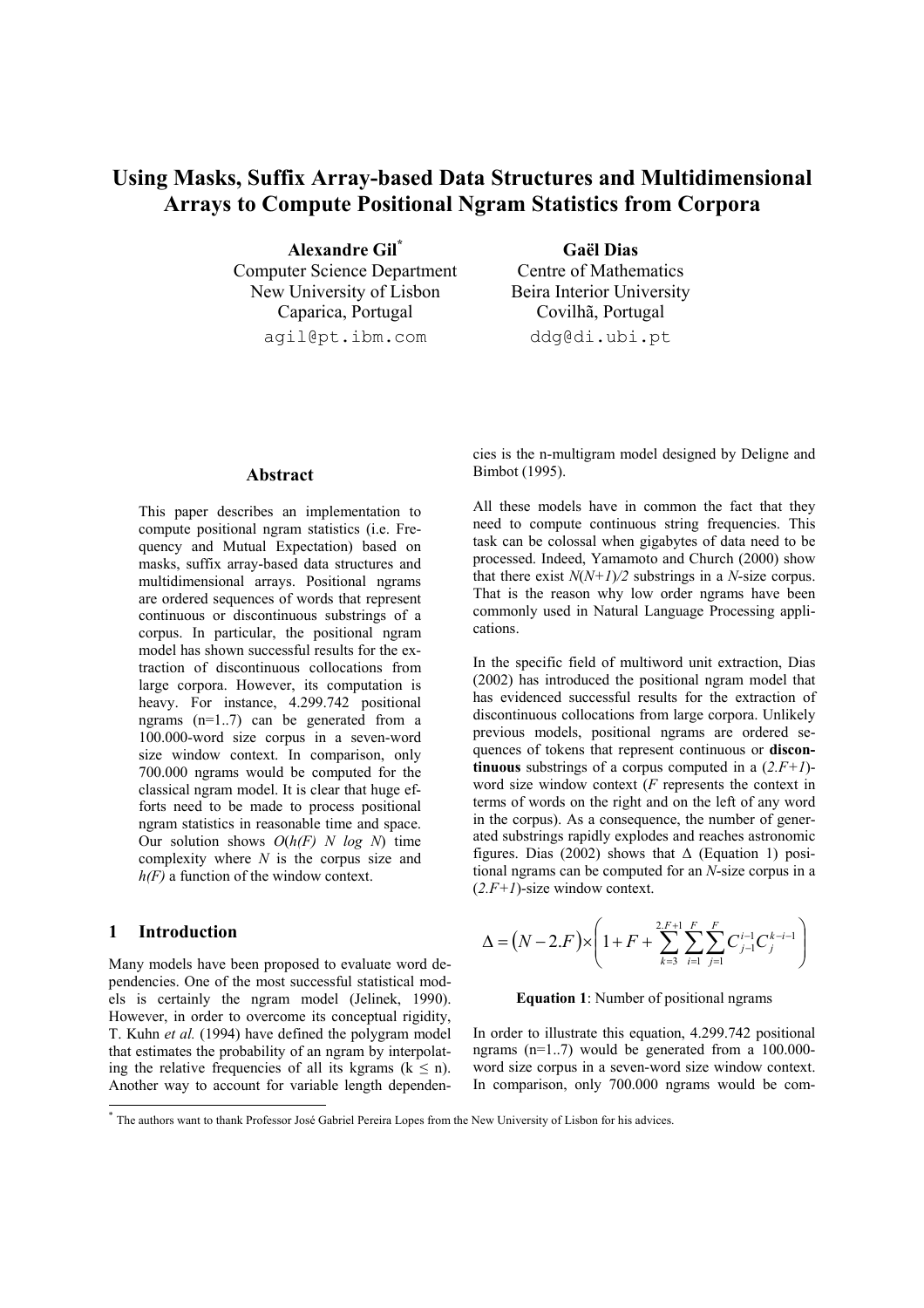puted for the classical ngram model. It is clear that huge efforts need to be made to process positional ngram statistics in reasonable time and space.

In this paper, we describe an implementation that computes the Frequency and the Mutual Expectation (Dias *et al.* 1999) of any positional ngram with time complexity *O(h(F) N log N)*. The global architecture is based on the definition of **masks** that allow virtually representing any positional ngram in the corpus. Thus, we follow the *Virtual Corpus* approach introduced by Kit and Wilks (1998) and apply a **suffix-array**-like method, coupled to the Multikey Quicksort algorithm (Bentley and Sedgewick, 1997), to compute positional ngram frequencies. Finally, a **multidimensional array** is built to easily process the Mutual Expectation, an association measure for collocation extraction.

The evaluation of our  $C^{++}$  implementation has been realized over the CETEMPúblico<sup>2</sup> corpus and shows satisfactory results. For example, it takes 8.59 minutes to compute both frequency and Mutual Expectation for a 1.092.723<sup>3</sup>-word corpus on an Intel Pentium III 900 MHz Personal Computer for a seven-word size window context.

This article is divided into four sections: (1) we explain the basic principles of positional ngrams and the mask representation to build the *Virtual Corpus*; (2) we present the suffix-array-based data structure that allows counting occurrences of positional ngrams; (3) we show how a multidimensional array eases the efficient computation of the Mutual Expectation; (4) we present results over different size sub-corpora of the CETEMPúblico corpus.

# **2 Positional Ngrams**

In the specific field of multiword unit extraction, Dias (2002) has introduced the positional ngram model that has evidenced successful results for the extraction of discontinuous collocations from large corpora.

### **2.1 Principles**

 $\overline{a}$ 

The original idea of the positional ngram model comes from the lexicographic evidence that most lexical relations associate words separated by at most five other words (Sinclair, 1974). As a consequence, lexical relations such as collocations can be continuous or discontinuous sequences of words in a context of at most eleven words (i.e. *5* words to the left of a pivot word, *5*

words to the right of the same pivot word and the pivot word itself). In general terms, a collocation can be defined as a specific $4$  continuous or discontinuous sequence of words in a (*2.F+1*)-word size window context (i.e. *F* words to the left of a pivot word, *F* words to the right of the same pivot word and the pivot word itself). This situation is illustrated in Figure 1 for the collocation *Ngram Statistics* that fits in the window context.



**Figure 1**: *2.F*-word size window context

Thus, as computation is involved, we need to process all possible substrings (continuous or discontinuous) that fit inside the window context and contain the pivot word. Any of these substrings is called a positional ngram. For instance, [Ngram Statistics] is a positional ngram as is the discontinuous sequence [Ngram \_\_\_ from] where the gap represented by the underline stands for any word occurring between Ngram and from (in this case, Statistics). More examples are given in Table 1.

| <b>Positional 2grams</b> | <b>Positional 3grams</b>    |  |  |
|--------------------------|-----------------------------|--|--|
| [Ngram Statistics]       | [Ngram Statistics from]     |  |  |
| [Ngram<br>from]          | [Ngram Statistics __ Large] |  |  |
| [Ngram<br>Large]         | [Ngram from Large]          |  |  |
| Ngram]<br>ſto            | from]<br>Ngram<br>ſto       |  |  |

**Table 1**: Possible positional ngrams

In order to compute all the positional ngrams of a corpus, we need to take into account all the words as possible pivot words.

A B C D E F G H I J K L M N .... X Y Z .... A B C D E F G H I J K L M N .... X Y Z .... A B C D E F G H I J K L M N .... X Y Z .... A B C D E F G H I J K L M N .... X Y Z .... A B C D E F G H I J K L M N .... X Y Z .... .... ....

**Figure 2**: One-window context for *F=3*

A simple way would be to shift the two-window context to the right so that each word would sequentially be processed. However, this would inevitably lead to duplications of positional ngrams. Instead, we propose a

l

 $2$  The CETEMPúblico is a 180 million-word corpus of Portuguese. It can be obtained at http://www.ldc.upenn.edu/.

<sup>&</sup>lt;sup>3</sup> This represents 46.986.831 positional ngrams.

 $4$  As specific, we intend a sequence that fits the definition of collocation given by Dias (2002): "A collocation is a recurrent sequence of words that co-occur together more than expected by chance in a given domain".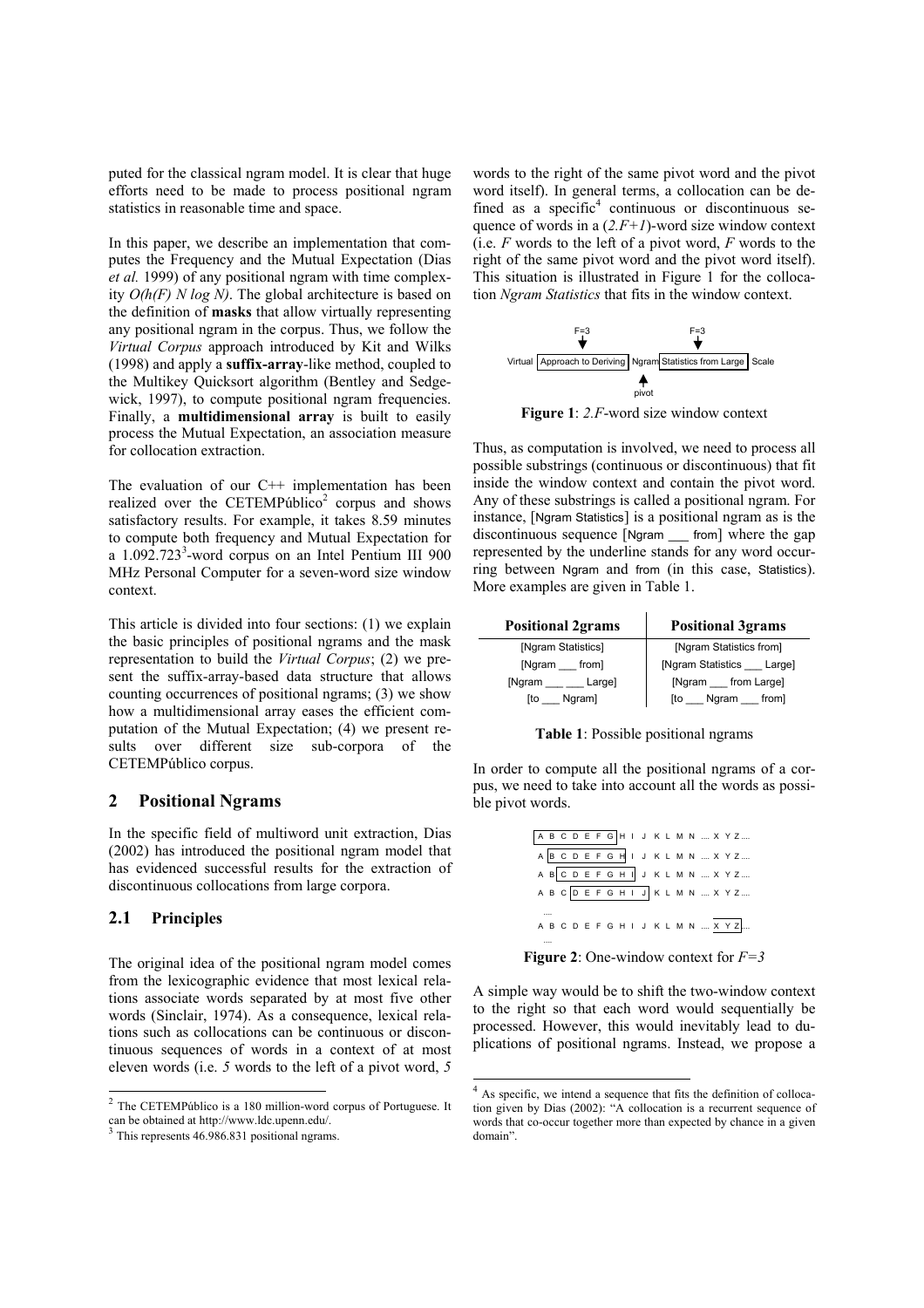one-window context that shifts to the right along the corpus as illustrated in Figure 2. It is clear that the size of the new window should be *2.F+1*.

This new representation implies new restrictions. While all combinations of words were valid positional ngrams in the two-window context, this is not true for a onewindow context. Indeed, two restrictions must be observed.

**Restriction 1**: Any substring, in order to be valid, must contain the first word of the window context.

**Restriction 2**: For any continuous or discontinuous substring in the window context, by shifting the substring from left to right, excluding gaps and words on the right and inserting gaps on the left, so that there always exists a word in the central position *cpos* (Equation 2) of the window, there should be at least one shift that contains all the words of the substring in the context window.

$$
cpos = \left[\frac{2.F + 1}{2}\right] + 1
$$

**Equation 2**: Central position of the window

For example, from the first case of Figure 2, the discontinuous sequence  $[A B]_{\perp} E_{\perp} G$  is not a positional ngram although it is a possible substring as it does not follow the second restriction. Indeed, whenever we try to align the sequence to the central position, at least one word is lost as shown in Table 2:

| <b>Possible</b><br>shift | Central<br>word | <b>Disappearing</b><br>words |  |
|--------------------------|-----------------|------------------------------|--|
|                          |                 | G                            |  |
|                          |                 | E.G                          |  |

**Table 2**: Shifting Substrings

In contrast, the sequence  $[A \_ C \_ E \_ F \_ ]$  is a positional ngram as the shift  $[-A \_C \_E F]$ , with C in the central position, includes all the words of the substring.

Basically, the first restriction aims at avoiding duplications and the second restriction simply guarantees that no substring that would not be computed in a twowindow context is processed.

# **2.2 Virtual Representation**

The representation of positional ngrams is an essential step towards efficient computation. For that, purpose, we propose a **reference representation** rather than an explicit structure of each positional ngram. The idea is to adapt the *suffix* representation (Manber and Myers, 1990) to the positional ngram case.

Following the suffix representation, any continuous corpus substring is virtually represented by a single position of the corpus as illustrated in Figure 3. In fact, the substring is the sequence of words that goes from the word referred by the position till the end of the corpus.



**Figure 3**: Suffix Representation<sup>5</sup>

Unfortunately, the suffix representation can not directly be extended to the specific case of positional ngrams. One main reason aims at this situation: a positional ngram may represent a discontinuous sequence of words. In order to overcome this situation, we propose a representation of positional ngrams based on **masks**.

As we saw in the previous section, the computation of all the positional ngrams is a repetitive process. For each word in the corpus, there exists an algorithmic pattern that identifies all the possible positional ngrams in a *2.F+1*-word size window context. So, what we need is a way to represent this pattern in an elegant and efficient way.

One way is to use a set of masks that identify all the valid sequences of words in a given window context. Thus, each mask is nothing more than a sequence of 1 and 0 (where 1 stands for a word and 0 for a gap) that represents a specific positional ngram in the window context. An example is illustrated in Figure 4.



<sup>5</sup> The \$ symbol stands for the end of the corpus.

 $\overline{a}$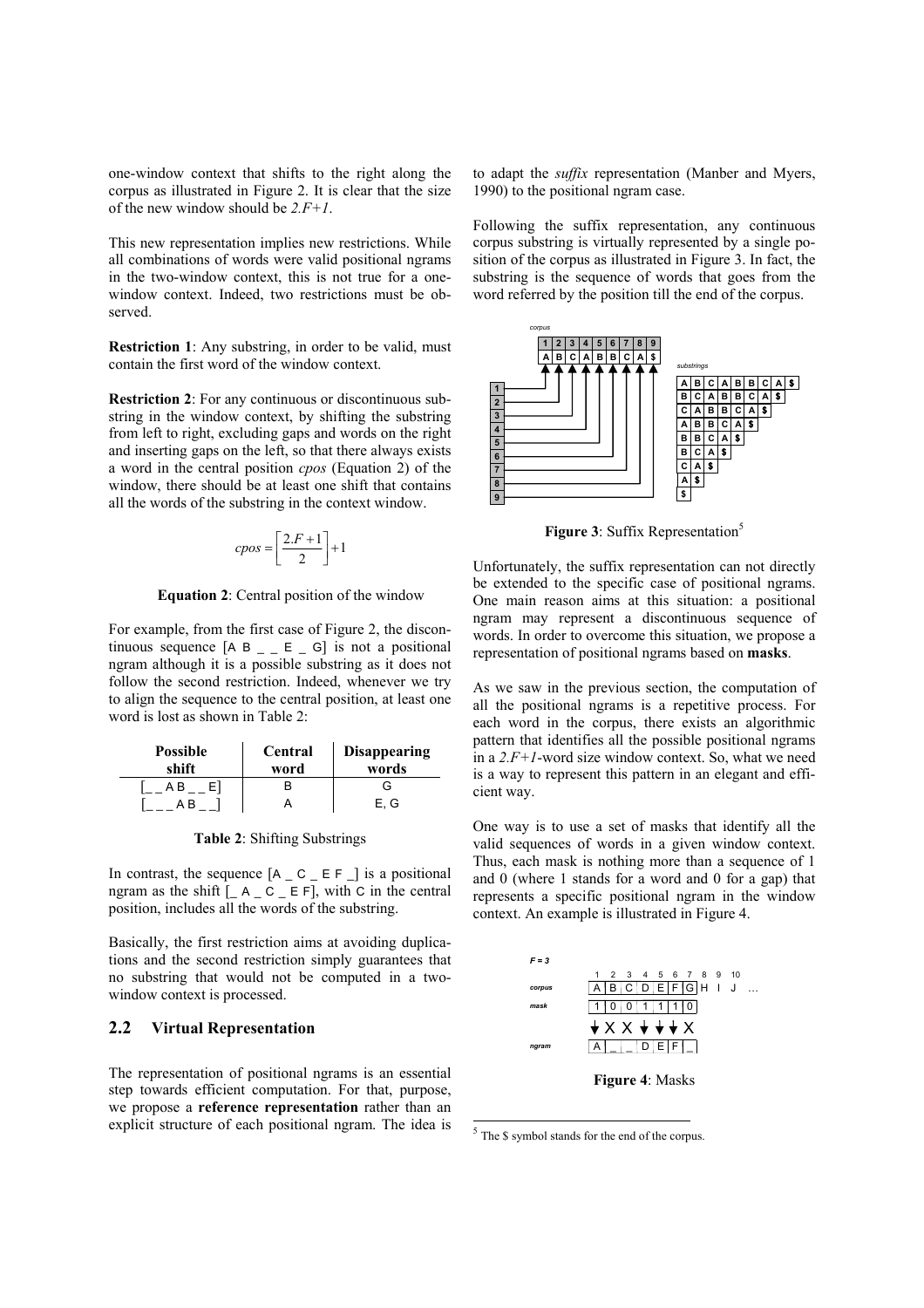Computing all the masks is an easy and quick process. In our implementation, the generation of masks is done recursively and is negligible in terms of space and time. In table 3, we give the number of masks  $h(F)$  for different values of *F*.



**Table 3**: Number of masks

In order to identify each mask and to prepare the reference representation of positional ngrams, an array of masks is finally built as in Figure 5.



**Figure 5**: Masks Array

From these structures, the virtual representation of any positional ngram is straightforward. Indeed, any positional ngram can be identified by a position in the corpus and a given mask. Taking into account that a corpus is a set of documents, any positional ngram can be represented by the tuple {{*iddoc*, *posdoc*}, *idmask*} where *iddoc* stands for the document id of the corpus, *posdoc* for a given position in the document and *idmask* for a specific mask. An example is illustrated in Figure 6.



**Figure 6**: Virtual Representation

As we will see in the following section, this reference representation will allow us to follow the *Virtual Corpus* approach introduced by Kit and Wilks (1998) to compute ngram frequencies.

# **3 Computing Frequency**

With the *Virtual Corpus* approach, counting continuous substrings can easily and efficiently be achieved. After sorting the suffix-array data structure presented in Figure 3, the count of an ngram consisting of any n words in the corpus is simply the count of the number of adjacent indices that take the n words as prefix. We illustrate the *Virtual Corpus* approach in Figure 6.



**Figure 6**: *Virtual Corpus* Approach

Counting positional ngrams can be computed exactly in the same way. The suffix-array structure is sorted using lexicographic ordering for each mask in the array of masks. After sorting, the count of a positional ngram in the corpus is simply the count of adjacent indices that stand for the same sequence. We illustrate the *Virtual Corpus* approach for positional ngrams in Figure 7.



**Figure 7**: *Virtual Corpus* for positional ngrams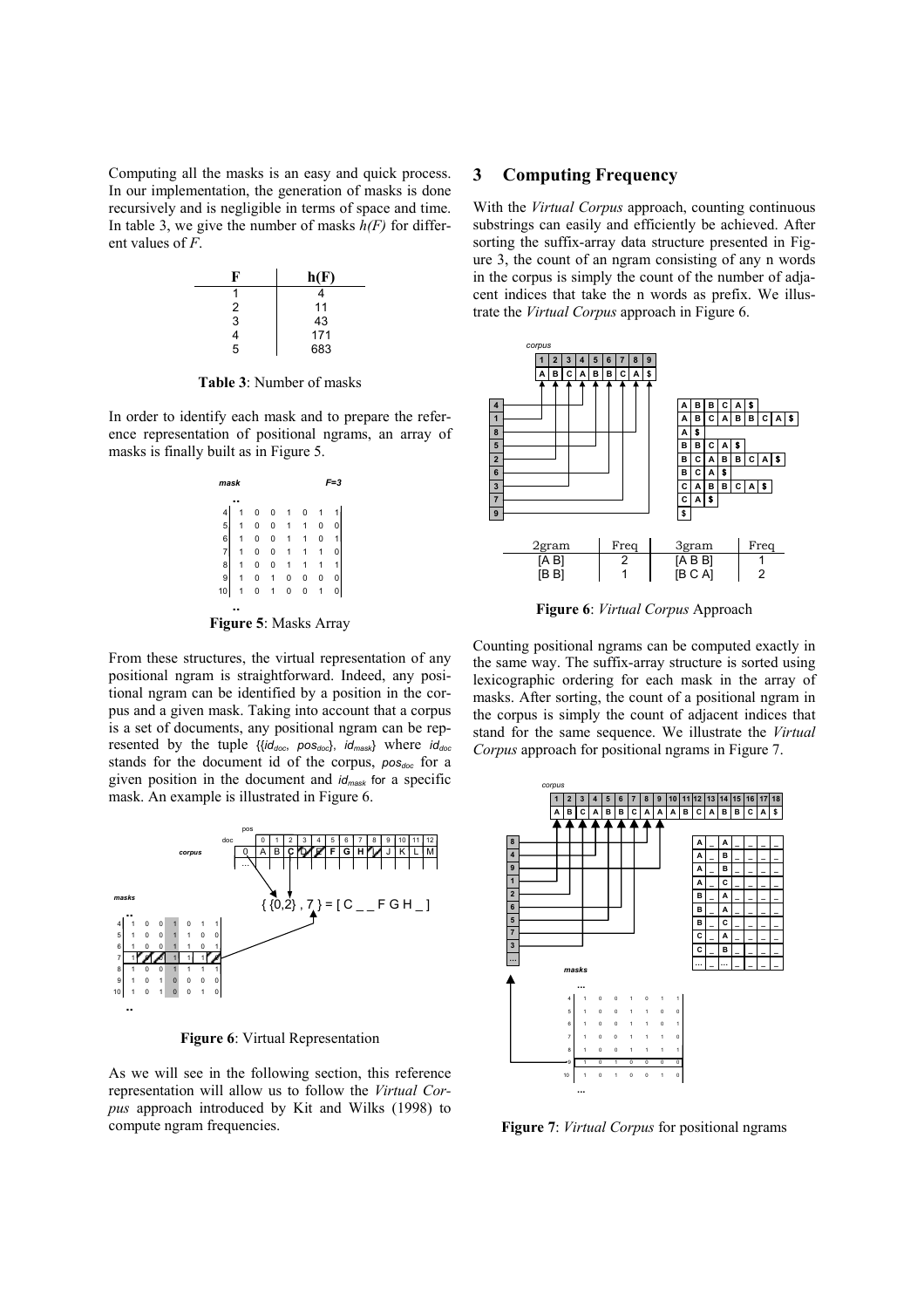The efficiency of the counting mainly resides in the use of an adapted sort algorithm. Kit and Wilks (1998) propose to use a bucket-radixsort although they acknowledge that the classical quicksort performs faster for large-vocabulary corpora. Around the same perspective, Yamamoto and Church (2000) use the Manber and Myers's algorithm (1990), an elegant radixsort-based algorithm that takes at most *O*(*N log N*) time and shows improved results when long repeated substrings are common in the corpus.

For the specific case of positional ngrams, we have chosen to implement the Multikey Quicksort algorithm (Bentley and Sedgewick, 1997) that can be seen as a mixture of the Ternary-Split Quicksort (Bentley and McIlroy, 1993) and the MSD<sup>6</sup> radixsort (Anderson and Nilsson, 1998).

The algorithm processes as follows: (1) the array of string is partitioned into three parts based on the first symbol of each string. In order to process the split a pivot element is chosen just as in the classical quicksort giving rise to: one part with elements smaller than the pivot, one part with elements equal to the pivot and one part with elements larger than the pivot; (2) the smaller and the larger parts are recursively processed in exactly the same manner as the whole array; (3) the equal part is also sorted recursively but with partitioning starting from the second symbol of each string; (4) the process goes on recursively: each time an equal part is being processed, the considered position in each string is moved forward by one symbol.

In Figure 8, we propose an illustration of the Multikey Quicksort taken from the paper (Bentley and Sedgewick, 1997). The pivot is chosen using the median method.



**Figure 8**: Sorting 12 two-letter words.

1

Different reasons have lead to use the Multikey Quicksort algorithm. First, it performs independently from the vocabulary size. Second, it shows *O*(*N log N*) time complexity in our specific case. Third, Anderson and Nilsson (1998) show that it performs better than the MSD radixsort and proves comparable results to the newly introduced Forward radixsort.

Counting frequencies is just a preliminary step towards collocation extraction. The following step attaches an association measure to each positional ngram that evaluates the interdependency between words inside a given sequence. In the positional ngram model, Dias *et al.* (1999) propose the Mutual Expectation measure.

# **4 Computing Mutual Expectation**

### **4.1 Principles**

The Mutual Expectation evaluates the degree of rigidity that links together all the words contained in a positional ngram ( $\forall$ n, n ≥ 2) based on the concept of Normalized Expectation and relative frequency.

### **Normalized Expectation**

The basic idea of the Normalized Expectation is to evaluate the cost, in terms of cohesiveness, of the loss of one word in a positional ngram. Thus, the Normalized Expectation measure is defined in Equation 3 where the function  $k(.)$  returns the frequency of any positional ngram<sup>7</sup>.

$$
NE([\mathbf{p}_{11}\mathbf{u}_{1}...\mathbf{p}_{1i}\mathbf{u}_{i}...\mathbf{p}_{1n}\mathbf{u}_{n}]) =
$$
  
\n
$$
\frac{1}{n}\left(k([\mathbf{p}_{22}\mathbf{u}_{2}... \mathbf{p}_{2i}\mathbf{u}_{i}... \mathbf{p}_{2n}\mathbf{u}_{n}]) + \sum_{i=2}^{n} k\left(\left[p_{11}\mathbf{w}_{1}...\hat{p}_{1i}\hat{\mathbf{u}}_{i}... \mathbf{p}_{1n}\mathbf{u}_{n}\right]\right)\right)
$$

#### **Equation 3**: Normalized Expectation

For that purpose, any positional ngram is defined algebraically as a vector of words  $[p_{11} u_1 p_{12} u_2 ... p_{1n} u_n]$ where  $u_i$  stands for any word in the positional ngram and  $p_{1i}$  represents the distance that separates words  $u_1$ and  $\mathbf{u}_i^8$ . Thus, the positional ngram  $[A \_ C \ D \ E \_ ]$  would be rewritten as  $[0 A + 2 C + 3 D + 4 E]$  and its Normalized Expectation would be given by Equation 4.

l

<sup>6</sup> MSD stands for Most Significant Digit.

 $<sup>7</sup>$  The " $\sim$ " corresponds to a convention used in Algebra that consists in</sup> writing a "^" on the top of the omitted term of a given succession indexed from 1 to n.

 $8$  By statement, any  $p_{ii}$  is equal to zero.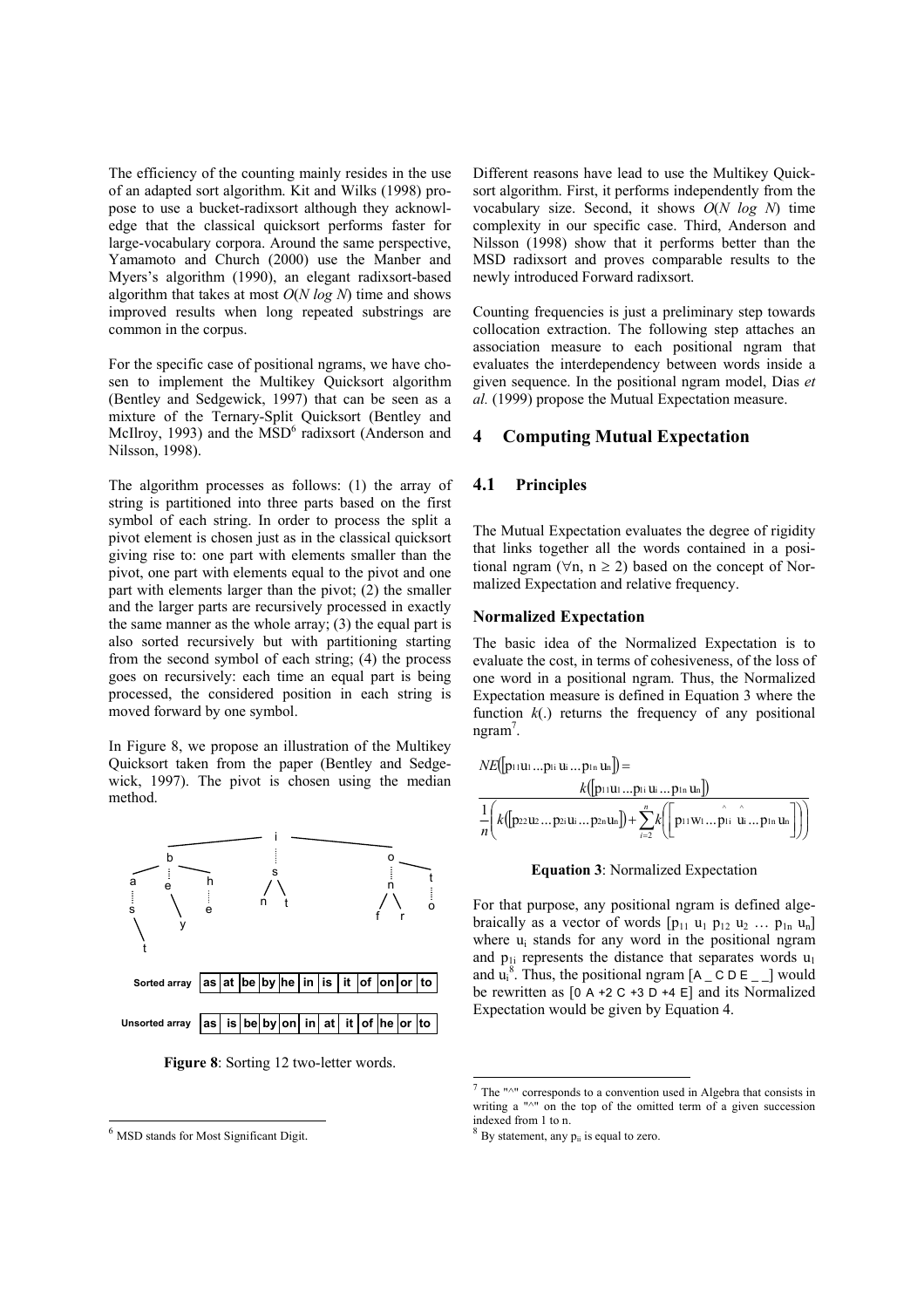$$
NE([0 A + 2 C + 3 D + 4 E]) = \frac{k([0 A + 2 C + 3 D + 4 E])}{k([0 A + 2 C + 3 D]) + \frac{1}{4} \left[\begin{array}{l} k([0 A + 2 C + 4 E]) + k([0 A + 3 D + 4 E]) + k([0 C + 1 D + 2 E]) \end{array}\right]}
$$

which is equivalent to

$$
NE([A_CDE]_+) = \frac{k([A_CDE]_+)}{\frac{k([A_CDE]_+) + (A_CDE]_+) + (A_CDE]_+}{\frac{1}{4}k([A_CDE]_+) + (A_CDE]_+) + (A_CDE]_+}
$$

**Equation 4**: Normalized Expectation example

# **Mutual Expectation**

One effective criterion for multiword lexical unit identification is frequency. From this assumption, Dias *et al.* (1999) pose that between two positional ngrams with the same Normalized Expectation, the most frequent positional ngram is more likely to be a collocation. So, the Mutual Expectation of any positional ngram is defined in Equation 5 based on its Normalized Expectation and its relative frequency.

*ME*(|p11u1...p1i ui ...p1n un|) =  $p( |$ p11U1…pti Ui…ptn Un $| \rangle \times NE( |$ p11U1…pti Ui…ptn Un $| \rangle$ 

### **Equation 5**: Mutual Expectation

In order to compute the Mutual Expectation of any positional ngram, it is necessary to build a data structure that allows rapid and efficient search over the space of all positional ngrams. For that purpose, we propose a multidimensional array structure called **Matrix9** .

# **4.2 Matrix**

 $\overline{a}$ 

The attentive reader will have noticed that the denominator of the Normalized Expectation formula is the average frequency of all the positional (n-1)grams included in a given positional ngram. These specific positional ngrams are called positional sub-ngrams of order n-1*<sup>10</sup>*. So, in order to compute the Normalized Expectation and *a fortiori* the Mutual Expectation, it is necessary to access efficiently to the sub-ngrams frequencies. This operation is done through the Matrix.

However, to understand the Matrix itself, we first need to show how the sub-ngrams of any positional ngram can be represented.

# **Representing sub-ngrams**

A sub-ngram is obtained by extracting one word at a time from its related positional ngram as shown in Figure 9.



**Figure 9**: Sub-ngrams

By representing a sub-ngram, we mean calculating its virtual representation that identifies its related substring. The previous figure shows that representing the first three sub-ngrams of the positional ngram {{*0*,*0*},*14*} is straightforward as they all contain the first word of the window context. The only difficulty is to know the mask they are associated to. Knowing this, the first three sub-ngrams would respectively be represented as: {{*0*,*0*},*15*}, {{*0*,*0*},*16*}, {{*0*,*0*},*13*}.

For the last sub-ngram, the situation is different. The first word of the window context is omitted. As a consequence, in order to calculate its virtual representation, we need to know the position of the first word of the substring as well as its corresponding mask. In this case, the position in the document of the positional sub-ngram is simply the position of its related positional ngram plus the distance that separates the first word of the window context from the first word of the substring. We call *delta* this distance. The obvious representation of the fourth sub-ngram is then {{*0*,*2*},*18*} where the position is calculated as 0+(*delta*=2)=2.

In order to represent the sub-ngrams of any positional ngram, all we need is to keep track of the masks related

<sup>9</sup> The Matrix also speeds up the extraction process that applies the GenLocalMaxs algorithm (Gaël Dias, 2002). We do not present this algorithm due to lack of space.<br><sup>10</sup> In order to ease the reading, we will use the term sub-ngrams to

denote positional sub-ngrams of order *n-1*.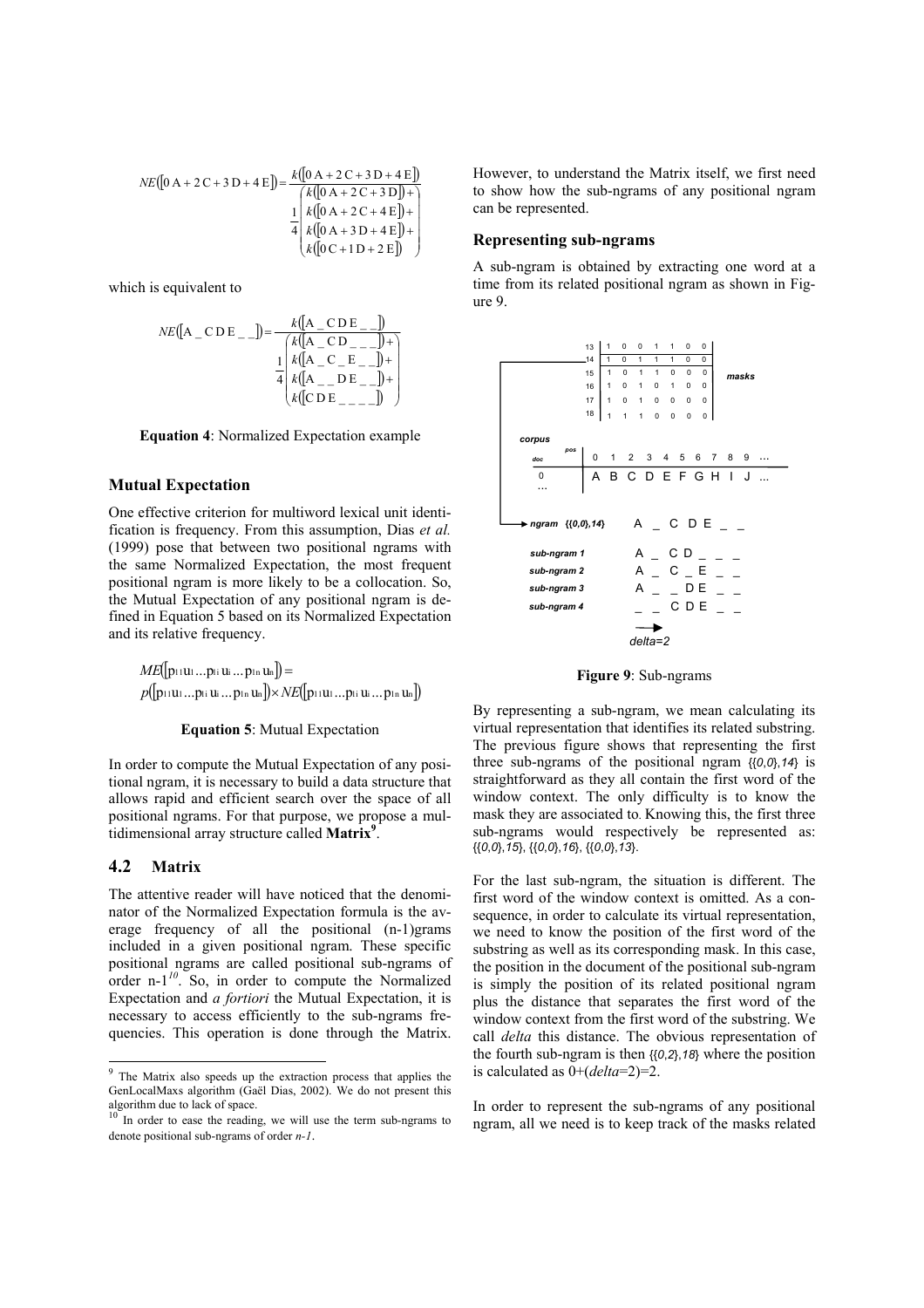to the mask of the positional ngram and the respective *deltas*. Thus, it is clear that for each mask, there exists a set of pairs {*idmask*, *delta*} that allows identifying all the sub-ngrams of any given positional ngram. Each pair is called a submask and is associated to its upper mask<sup>11</sup> as illustrated in Figure 10.



**Figure 10**: Submasks

Now that all necessary virtual representations are wellestablished, in order to calculate the Mutual Expectation, we need to build a structure that allows efficiently accessing any positional ngram frequency. This is the objective of the Matrix, a 2-dimension array structure.

### **2-dimension Array Structure**

Searching for specific positional ngrams in a huge sample space can be overwhelming. To overcome this computation problem, two solutions are possible: (1) keep the suffix array-based data structure and design optimized search algorithms or (2) design a new data structure to ease the searching process. We chose the second solution as our complete system heavily depends on searching through the entire space of positional ngrams<sup>12</sup> and, as a consequence, we hardly believe that improved results may be reached following the second solution.

This new structure is a 2-dimension array where lines stand for the masks *ids* and the columns for the positions in the corpus. Thus, each cell of the 2-dimension array represents a given positional ngram as shown in Figure 11. This structure is called the Matrix.

The frequency of each positional ngram can easily be represented by all its positions in the corpus. Indeed, a given positional ngram is a substring that can appear in different positions of the corpus being the count of these positions its frequency. From the previous suffix array-

 $\overline{a}$ 

based data structure, calculating all these positions is straightforward.

Calculating the Mutual Expectation is also straightforward and fast as accessing to any positional ngram can be done in  $O(1)$  time complexity. We will illustrate this reality in the next section.



**Figure 11**: The Matrix

The illustration of our architecture is now complete. We now need to test our assumptions. For that purpose, we present results of our implementation over the CETEMPúblico corpus.

### **5 Experiments**

We have conducted a number of experiments of our C++ implementation on the CETEMPúblico Portuguese corpus to derive positional ngram statistics (Frequency and Mutual Expectation). The experiments have been realized on an Intel Pentium 900 MHz PC with 390MB of RAM. From the original corpus, we have randomly defined 5 different size sub-corpora that we present in Table 4.

| corpus                       | 01        | 02         | 03         | 04         | 05         |
|------------------------------|-----------|------------|------------|------------|------------|
| Size in<br>Mb                | 0.7       | 3.1        | 5.3        | 6.7        | 8.8        |
| # of<br>words                | 114.373   | 506.259    | 864.790    | 1.092.723  | 1.435.930  |
| # of<br>ngrams <sup>13</sup> | 4.917.781 | 21.768.879 | 37.185.712 | 46.986.831 | 61.744.732 |

### **Table 4**: Sub-corpora

For each sub-corpus we have calculated the execution time of different stages of the process: (1) the tokenization that transforms the corpus into a set of integers; (2) the preparation of the mask structure and the construction of the suffix-array data structure; (3) the sorting of the suffix-array data structure and the creation of the Matrix; (4) the calculation of the ME. The results are given in Table 5.

 $\overline{a}$ 

 $11$  The upper mask is the mask from which the submasks are calculated. While upper masks represent positional ngrams, submasks represent sub-ngrams.<br> $12 \text{ In fact, this choice mainly has to do with the extraction process and}$ 

the application of the GenLocalMaxs algorithm.

 $13$  The window context of the experiment is F=3.